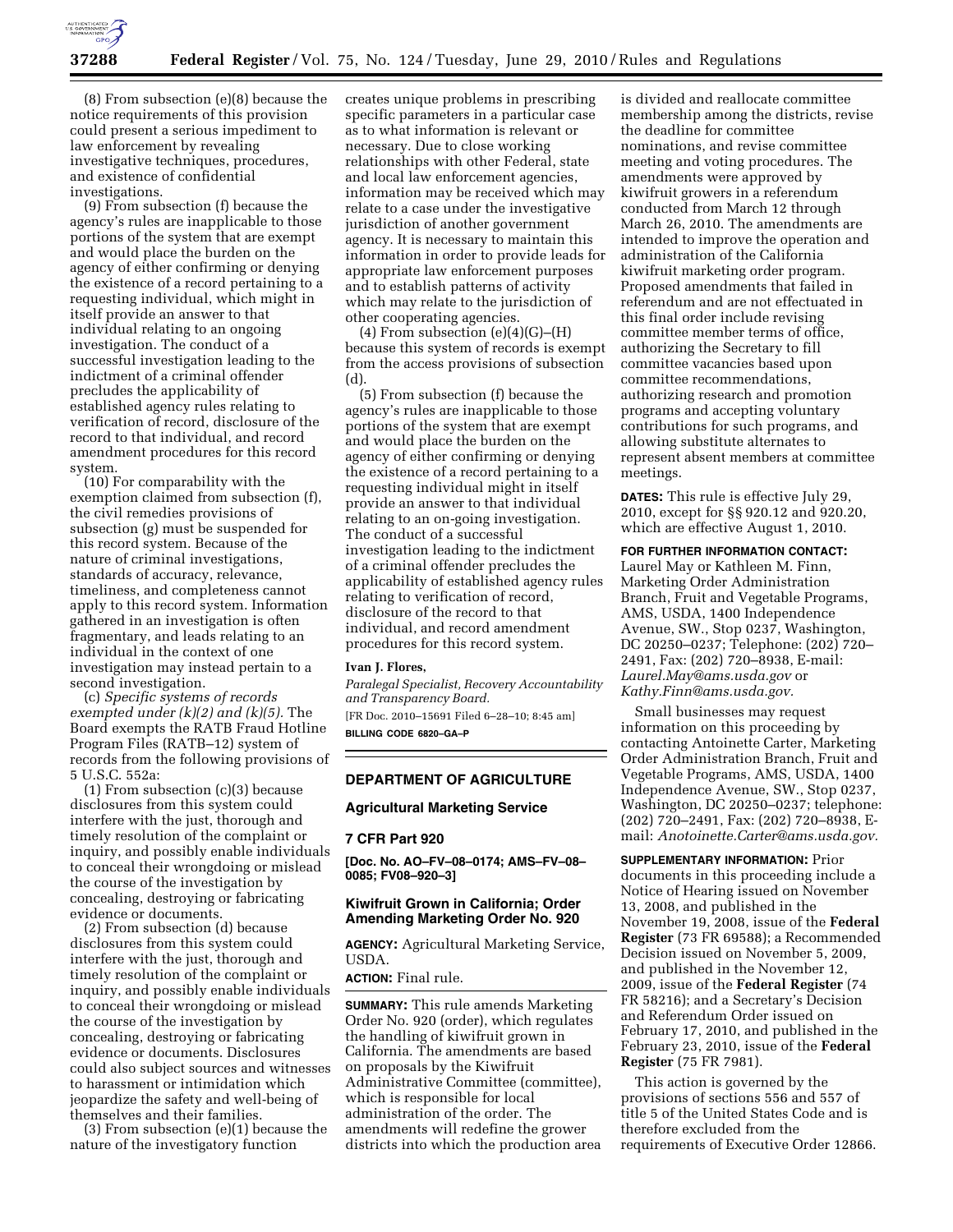### **Preliminary Statement**

This final rule was formulated on the record of a public hearing held on December 9, 2008, in Modesto, California. Notice of this hearing was issued on November 13, 2008, and published in the **Federal Register** on November 19, 2008 (73 FR 69588). The hearing was held to consider the proposed amendment of Marketing Order No. 920, regulating the handling of kiwifruit grown in California. The hearing was held pursuant to the provisions of the Agricultural Marketing Agreement Act of 1937, as amended (7 U.S.C. 601–674), hereinafter referred to as the ''Act,'' and the applicable rules of practice and procedure governing the formulation of marketing agreements and orders (7 CFR part 900).

The Notice of Hearing described several amendment proposals submitted by the committee. Upon the basis of evidence introduced at the hearing and the record thereof, the Administrator of the Agricultural Marketing Service (AMS) on November 5, 2009, filed with the Hearing Clerk, U.S. Department of Agriculture, a Recommended Decision and Opportunity to File Written Exceptions thereto by December 14, 2009. No exceptions were filed.

A Secretary's Decision and Referendum Order was issued on February 17, 2010, directing that a referendum be conducted during the period March 12 through March 26, 2010, among California kiwifruit growers to determine whether they favored the proposed amendments to the order. To become effective, the amendments had to be approved by at least two-thirds of those growers voting or by voters representing at least twothirds of the volume of kiwifruit represented by voters voting in the referendum. Voters voting in the referendum favored three of the seven proposed amendments.

The amendments favored by voters and included in this order will:

1. Redefine the grower districts into which the production area is divided and reallocate committee membership among the districts;

2. Require that committee member nomination meetings be held by June 1 of each year in which nominations are to be made; and

3. Authorize the committee to conduct business meetings by telephone or other means of communication, specify that votes cast during telephone meetings shall be taken by roll call, and specify that videoconferences shall be considered assembled meetings.

Four amendments pertaining to: Revision of the beginning and ending dates of all committee member terms of office, the filling of mid-term committee vacancies, authority for research and marketing programs, and allowing substitute alternates to represent absent members at committee meetings failed to obtain the requisite level of support needed to pass in referendum.

The Agricultural Marketing Service (AMS) also proposed to make such changes as may be necessary to the order so that all of the orders' provisions conform to the effectuated amendments. AMS is making a clarifying conforming change to the order language in § 920.20 that cross references § 920.31(l).

A marketing agreement reflecting amendments to the order was subsequently mailed to all kiwifruit handlers in the production area for their approval. The marketing agreement was not approved by handlers representing at least 50 percent of the volume of kiwifruit handled by all handlers during the representative period of August 1, 2008, through July 31, 2009.

### **Small Business Considerations**

Pursuant to the requirements set forth in the Regulatory Flexibility Act (RFA) (5 U.S.C 601–612), AMS has considered the economic impact of this action on small entities. Accordingly, the AMS has prepared this final regulatory flexibility analysis.

The purpose of the RFA is to fit regulatory actions to the scale of business subject to such actions so that small businesses will not be unduly or disproportionately burdened. Small agricultural service firms, which include handlers regulated under the order, have been defined by the Small Business Administration (SBA) (13 CFR 121.201) as those having annual receipts of less than \$7,000,000. Small agricultural growers have been defined as those with annual receipts of less than \$750,000.

There are approximately 30 handlers of kiwifruit subject to regulation under the order and approximately 220 growers of kiwifruit in the regulated area. Information provided at the hearing indicates that the majority of the handlers would be considered small agricultural service firms. Hearing testimony also suggests that the majority of growers would be considered small entities according to the SBA's definition.

The order regulates the handling of kiwifruit grown in the State of California. Total bearing kiwifruit acreage has declined from a peak of approximately 7,300 acres in 1992–93 to about 4,000 acres in 2007–08. Approximately 24,500 tons of kiwifruit were produced in California during the

2007–08 season—a decline of approximately 27,800 tons compared to the 1992–93 season. According to evidence provided at the hearing, approximately 30 percent of the 2007– 08 California kiwifruit crop was shipped to export markets, including Canada, Mexico, Central American, and Asian destinations.

Under the order, outgoing grade, size, pack, and container regulations are established for kiwifruit shipments; and shipping and inventory information is collected. Program activities administered by the committee are designed to support large and small kiwifruit growers and handlers. The 12 member committee is comprised of eleven grower representatives from the production area, as well as a public member. Committee meetings in which regulatory recommendations and other decisions are made are open to the public. All members are able to participate in committee deliberations, and each committee member has an equal vote. Others in attendance at meetings are also allowed to express their views.

The committee appointed an amendment subcommittee to consider possible order revisions. The subcommittee developed a list of proposed amendments to the order, which was then presented to the committee. The committee met to review and discuss the subcommittee's proposals at its meetings on January 30, 2008, April 22, 2008, and July 9, 2008. At those meetings, the committee voted unanimously to support the proposed amendments that were forwarded to AMS and subsequently considered at the hearing. The hearing to receive evidence on the proposed changes was open to the public and all interested parties were invited and encouraged to participate and provide their views.

The amendments are intended to provide the committee and the industry with additional flexibility in administering the order and producing and marketing California kiwifruit. Record evidence indicates that the proposals are intended to benefit all growers and handlers under the order, regardless of size.

## *Amendment 1—Districts and Representation*

The amendment to redefine the districts into which the production area is divided and provide for the allocation of committee membership positions between the districts will not have a differential impact upon small and large entities. Such allocation will be based upon five-year production averages, or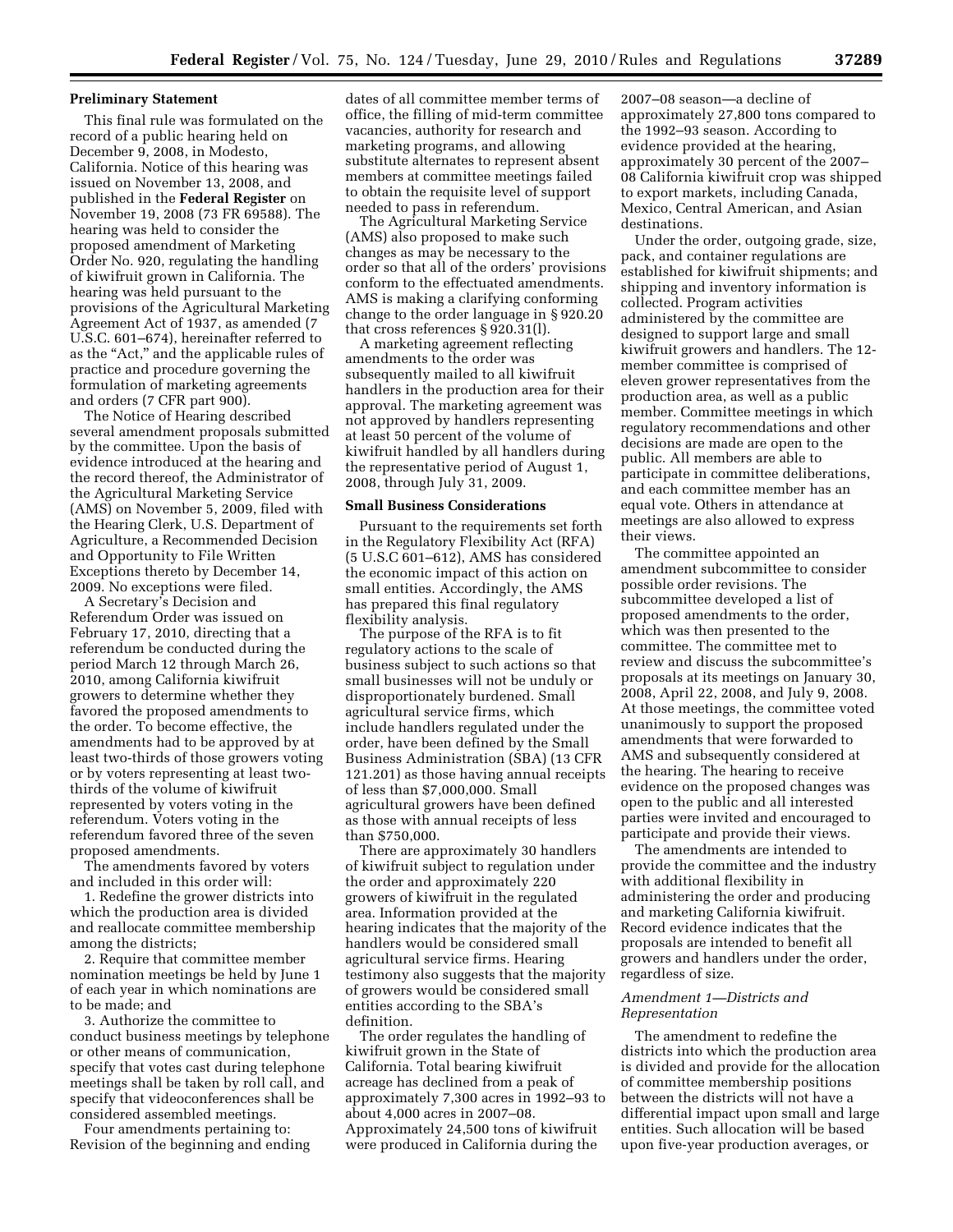upon another basis approved by the Secretary.

At the time the order was promulgated, kiwifruit acreage was more widespread throughout California and there were many more growers involved in kiwifruit production. The order originally provided for eight grower districts within the production area, with one membership seat apportioned to each district, and an additional seat reallocated annually to each of the three districts with the highest production in the preceding year. The structure was designed to afford equitable representation for all districts on the committee.

Planted acreage has been gradually concentrated into two main regions in recent years. That, and the decline in the number of growers over time, prompted consolidation of the districts and reallocation of grower seats to better reflect the current composition of the industry. Under the amended order, the production area will be divided into three grower districts, and committee membership will be allocated proportionately among the districts based upon the previous five years' average production for each district. The committee may recommend membership allocation on an alternative basis with the Secretary's approval. The revisions will ensure that the interests of all large and small entities are represented appropriately during committee deliberations.

# *Amendment 2—Nominations*

The amendment specifying that grower nomination meetings be held by June 1 of each nomination year will have no economic impact upon growers or handlers of any size. Historically, the order required that nomination meetings be held by July 15 of each year, but that deadline did not allow for timely processing of the nominations and selections of new members prior to the August 1 beginning of the terms of office. In recent years, the committee has been conducting nomination meetings earlier than prescribed by the order. This amendment codifies what has become normal practice.

### *Amendment 3—Meeting and Voting Procedures*

The amendment authorizing the committee to meet by telephone or other means of communication is expected to benefit growers and handlers of all sizes by improving committee efficiencies and encouraging greater participation in industry deliberations. The amendment is not expected to result in any significant increased costs to producers or handlers.

Under this amendment, video conference meetings will be considered assembled meetings and votes taken at such meetings will be considered inperson. Votes by telephone or other types of non-assembled meetings will be by roll call.

This amendment will provide the committee with greater flexibility in scheduling meetings and will be consistent with current practices in other kiwi industry settings. The use of telephone and other means of communication will allow greater access to committee meetings for members as well as other interested persons. Additionally, administration of the order will be improved as urgent committee business can be addressed in a timely manner.

Interested persons were invited to present evidence at the hearing on the probable regulatory and informational impact of the proposed amendments to the order on small entities. The record evidence indicates that the proposed amendments are intended to benefit all producers and handlers under the order, regardless of size. Furthermore, the record shows that any costs associated with implementing regulations will be outweighed by the benefits expected to accrue to the California kiwifruit industry.

## **Paperwork Reduction Act**

Current information collection requirements for Part 920 are currently approved by the Office of Management and Budget (OMB) under OMB number 0581–0189, ''Generic OMB Fruit Crops.'' No changes in those requirements as a result of this proceeding are needed. Should any changes become necessary, they will be submitted to OMB for approval.

As with all Federal marketing order programs, reports and forms are periodically reviewed to reduce information requirements and duplication by industry and public sector agencies.

AMS is committed to complying with the E-Government Act, to promote the use of the Internet and other information technologies to provide increased opportunities for citizen access to Government information and services, and for other purposes.

### **Civil Justice Reform**

The amendments to Marketing Order 920 stated herein have been reviewed under Executive Order 12988, Civil Justice Reform. They are not intended to have retroactive effect.

The Act provides that administrative proceedings must be exhausted before parties may file suit in court. Under

section 608c(15)(A) of the Act, any handler subject to an order may file with USDA a petition stating that the order, any provision of the order, or any obligation imposed in connection with the order is not in accordance with law and request a modification of the order or to be exempted therefrom. A handler is afforded the opportunity for a hearing on the petition. After the hearing, USDA would rule on the petition. The Act provides that the district court of the United Sates in any district in which the handler is an inhabitant, or has his or her principal place of business, has jurisdiction to review USDA's ruling on the petition, provided an action is filed no later than 20 days after the date of the entry of the ruling.

# **Order Amending the Order Regulating Kiwifruit Grown in California**

### *Findings and Determinations*

The findings and determinations set forth hereinafter are supplementary and in addition to the findings and determinations previously made in connection with the issuance of the order; and all of said previous findings and determinations are hereby ratified and affirmed, except as such findings and determinations may be in conflict with the findings and determinations set forth herein.

(a) Findings and Determinations Upon the Basis of the Hearing Record

Pursuant to the provisions of the Agricultural Marketing Agreement Act of 1937, as amended (7 U.S.C. 601–674) and the applicable rules of practice and procedure effective thereunder (7 CFR part 900), a public hearing was held upon the proposed amendments to Marketing Order No. 920 (7 CFR part 920), regulating the handling of kiwifruit grown in California.

Upon the basis of the evidence introduced at such hearing and the record thereof it is found that:

(1) The marketing order, as amended, and as hereby further amended, and all of the terms and conditions thereof, will tend to effectuate the declared policy of the Act;

(2) The marketing order, as amended, and as hereby further amended, regulates the handling of kiwifruit grown in the production area in the same manner as, and is applicable only to persons in the respective classes of, commercial and industrial activity specified in the marketing order upon which hearings have been held;

(3) The marketing order, as amended, and as hereby further amended, is limited in application to the smallest regional production area which is